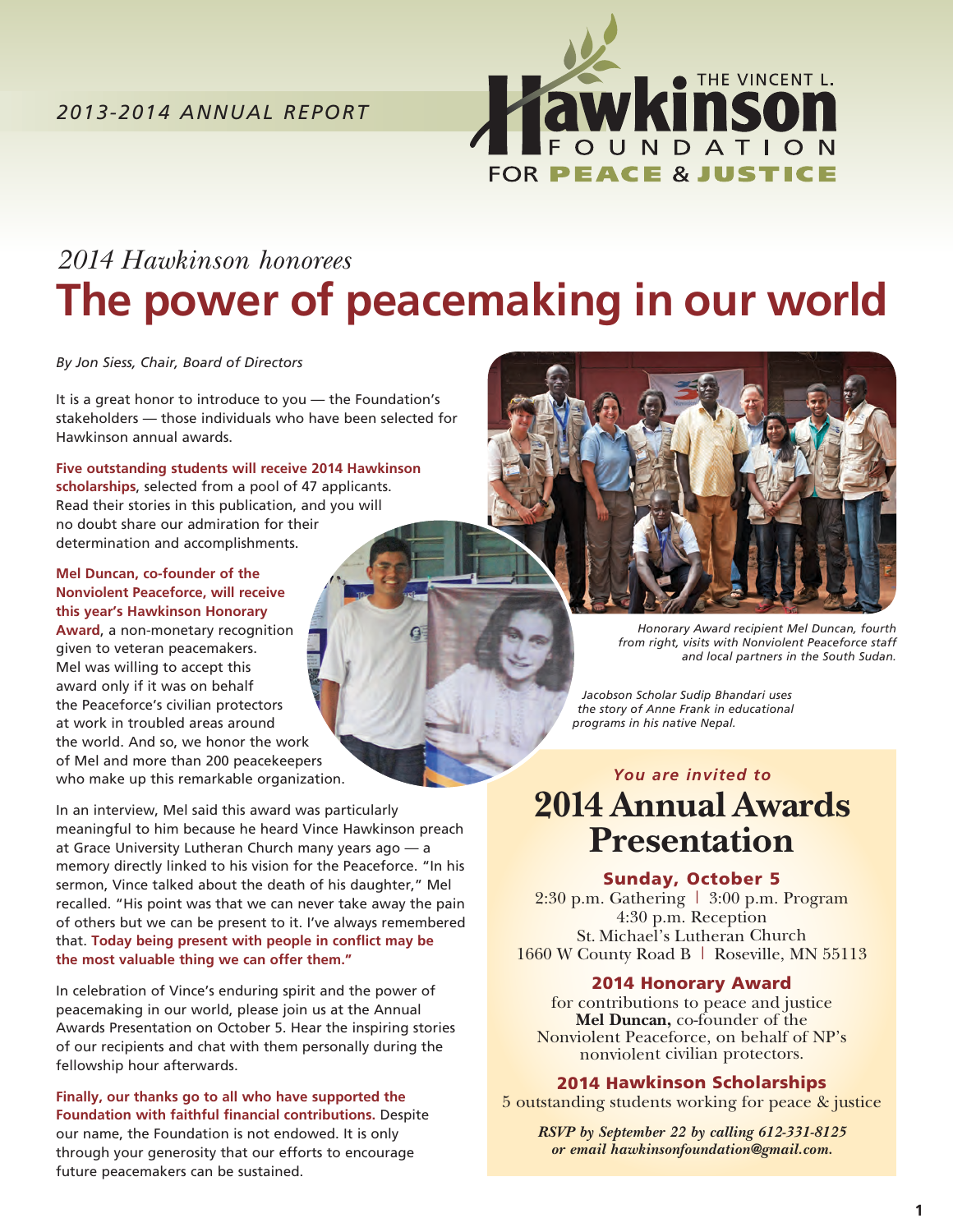*Students who have demonstrated a deep commitment to peace and justice...*

# *2014 Hawkinson Scholarship Recipients*

### *Sudip Bhandari is the 2014 Jacobson Scholar, which recognizes the top Hawkinson scholarship recipient each year.*

**Sudip Bhandari,** 23, grew up during the Nepali Civil War (1996-2006), both a witness to and victim of Maoist violence.

Forced as a child to flee his home village with his family, he vowed to one day work for justice in Nepal. His plans took shape at St. Olaf College, where he first learned the true story of the Holocaust, a part of history suppressed in Nepal, and the country's misrepresentation of Hitler as a transformative leader who had united Germany following World War I. Inspired by the example of fellow Nepali Subhash Ghimire, a 2009 Hawkinson scholar, he worked closely with St. Olaf professor Kristina Thalhammer to create the the Anne Frank Project Nepal, which uses the story of Anne Frank and

the Holocaust to educate Nepali youth about the importance of speaking out for human rights and standing up for justice. In the summer of 2011, despite government restrictions on freedom of speech, Sudip was able to reach more than 2,300 middle and high school students and donate hundreds of Holocaust-related books to their schools by maintaining the educational nature of the project. Sudip's message focused on the dangers of devaluing people based on religion, race, sex, class or political affiliation, including ways to resist the country's oppressive caste system, a largely taboo subject.

For these efforts, Sudip received an Outstanding Educator Award by the Anne Frank Center USA, a \$10,000 Davis Projects for Peace grant and the support of the Anne Frank House in Amsterdam. He returned to Nepal in the summer of 2012 to teach more students and to build a permanent resource — the Anne Frank Peace Library in a rural low-caste village. He also lobbied the Minister of Education in Nepal to officially include the Holocaust and Anne Frank in history textbooks.

His long-term plans include graduate education in public health, specializing in violence epidemiology, which focuses on strategies to prevent youth violence. In the meantime, he will use his scholarship to help establish an Anne Frank school to educate future generations of Nepalese about peace and justice.

Professor Kristina Thalhammer of St. Olaf's Department of Political Science wrote: *"Despite his youth, Sudip has become an outstanding educator and is making a real difference in the ways teachers and students in Nepal look at history and their own future."*



*Sudip Bhandari St. Olaf College*

**"In a world ridden with violence and injustice, we have to look for opportunities to forge peace and resolve conflicts. The Hawkinson Foundation scholarship is an incredible support for my endeavors in Nepal to foster a culture among youth that embraces human rights and democracy."** *— Sudip Bhandari*



*at a Nepali high school about Anne Frank and the Holocaust.*



*Sudip wrote a new curriculum that includes the Holocaust and Anne Frank. He is shown here presenting it to the national director of curriculum in Nepal.*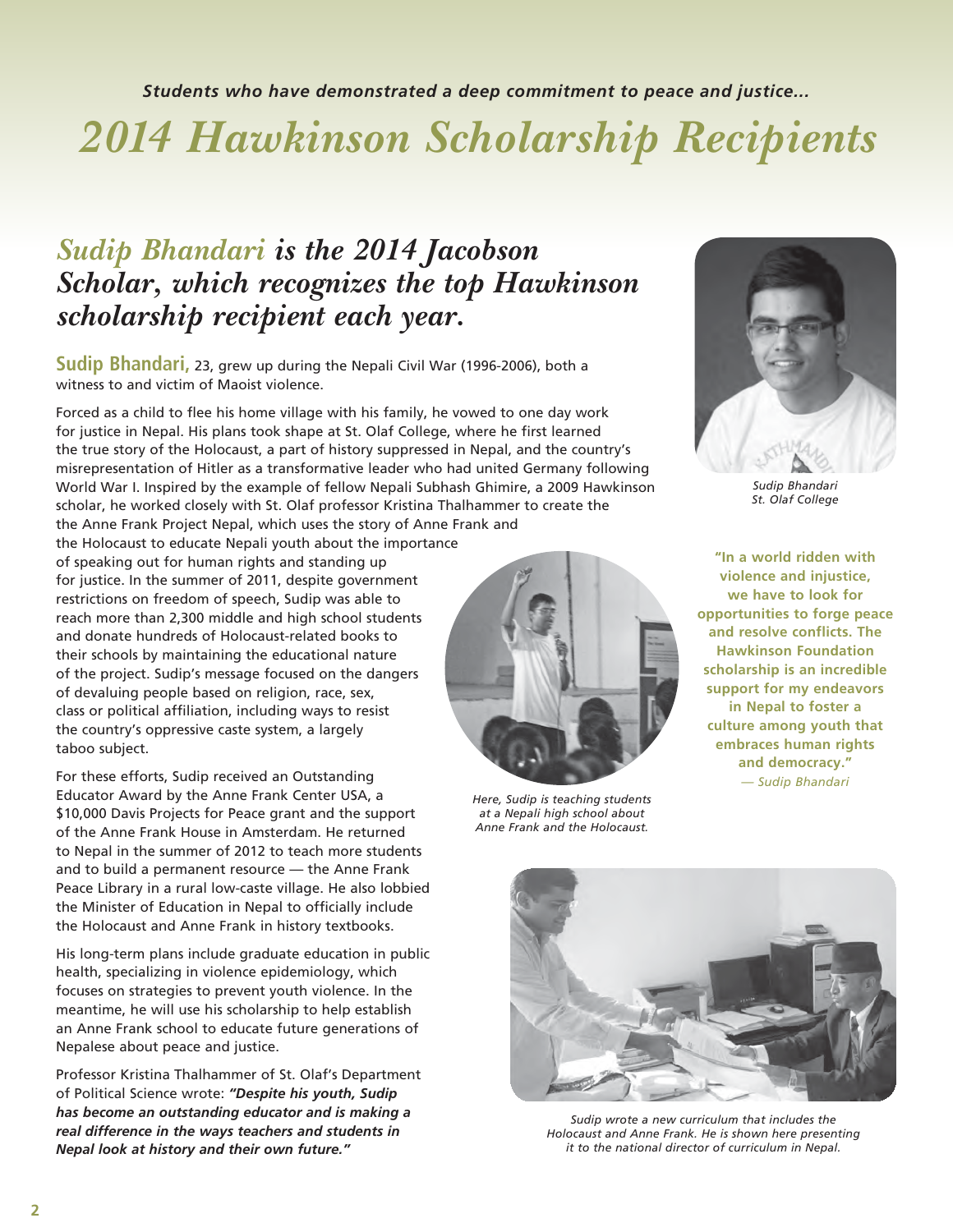**Uzoma Abakporo,** 28, a native of Nigeria, is enrolled in the School of Public Health's master in public health administration and policy program at the University of Minnesota. Drawing on his personal experience bringing health care to an isolated region in Nigeria, he is focusing his studies on addressing health disparities in Africa due to race and socioeconomic status.

In 2010, following graduation from the College of Medicine at the University of Lagos, Uzoma volunteered with Nigeria's National Youth Service Corps in an extremely underdeveloped area that lacked any modern health care services and was fraught with violence and ethnic division.

*Uzoma Abakporo University of Minnesota*

Bringing together community heads of rival groups, small business owners, market women representatives and other stakeholders, he succeeded in building consensus around health care and led efforts to bring basic medical services to the area. Based

on the framework established by the project, the clinic has remained functional and staffed by primary care physicians.

Uzoma plans to return to Nigeria after completing his master's degree to establish a non-governmental organization aimed at renovating and equipping primary health care centers in underserved areas of Sub-Saharan Africa. At the same time, he intends to be an advocate at the federal government level for policies to improve access to care for underserved populations.



*Uzo Abakporo is pictured at the far right during his service on the medical team of the National Youth Service Corps of Nigeria in 2010.* 

In 2014, Uzoma served as a volunteer and organizer at the Nobel Peace Prize Forum in the Twin Cities, and is a member of the Health Disparities Working Group at the University of Minnesota.

Donna McAlpine, associate professor and director of the Masters in Public Health Program in Public Health Administration and Policy, wrote: *"Uzo has brought to our program a keen awareness of the problems faced by people in low-income communities where even the most basic health care is lacking and a recognition that health, political and community stability are intertwined…I am confident he will be a leader in global public health."*

**"Identifying a common goal and facilitating cooperation between people with differing opinions towards achieving it is an effective strategy towards establishing peace and justice."** *— Uzoma Abakporo*

### **HAWKINSON SCHOLARSHIP QUALIFICATIONS**

Hawkinson Scholarships are awarded annually to high school seniors, undergraduate or graduate students who are residents of or currently attending school in Iowa, Minnesota, South Dakota, North Dakota or Wisconsin.

To qualify, applicants must have demonstrated a commitment to peace and justice through at least one of the following:

- Completed a specific peace and justice project;
- Were courageous in pursuing their convictions about peace and justice;
- Displayed ongoing commitment to, and leadership in, a peace organization;
- Served as a role model for others in moving church or society into new realms of thought and practice regarding peace and justice.

In addition, applicants must demonstrate how the use of the award money for study, an internship, or a special project will deepen their personal commitment to peace and justice and will promote peace and justice for others. A personal interview is required. Scholarships are awarded without regard to religious affiliation.

#### **To apply, go to**

**hawkinsonfoundation.org and click on "Scholarships" or email hawkinsonfoundation@gmail.com**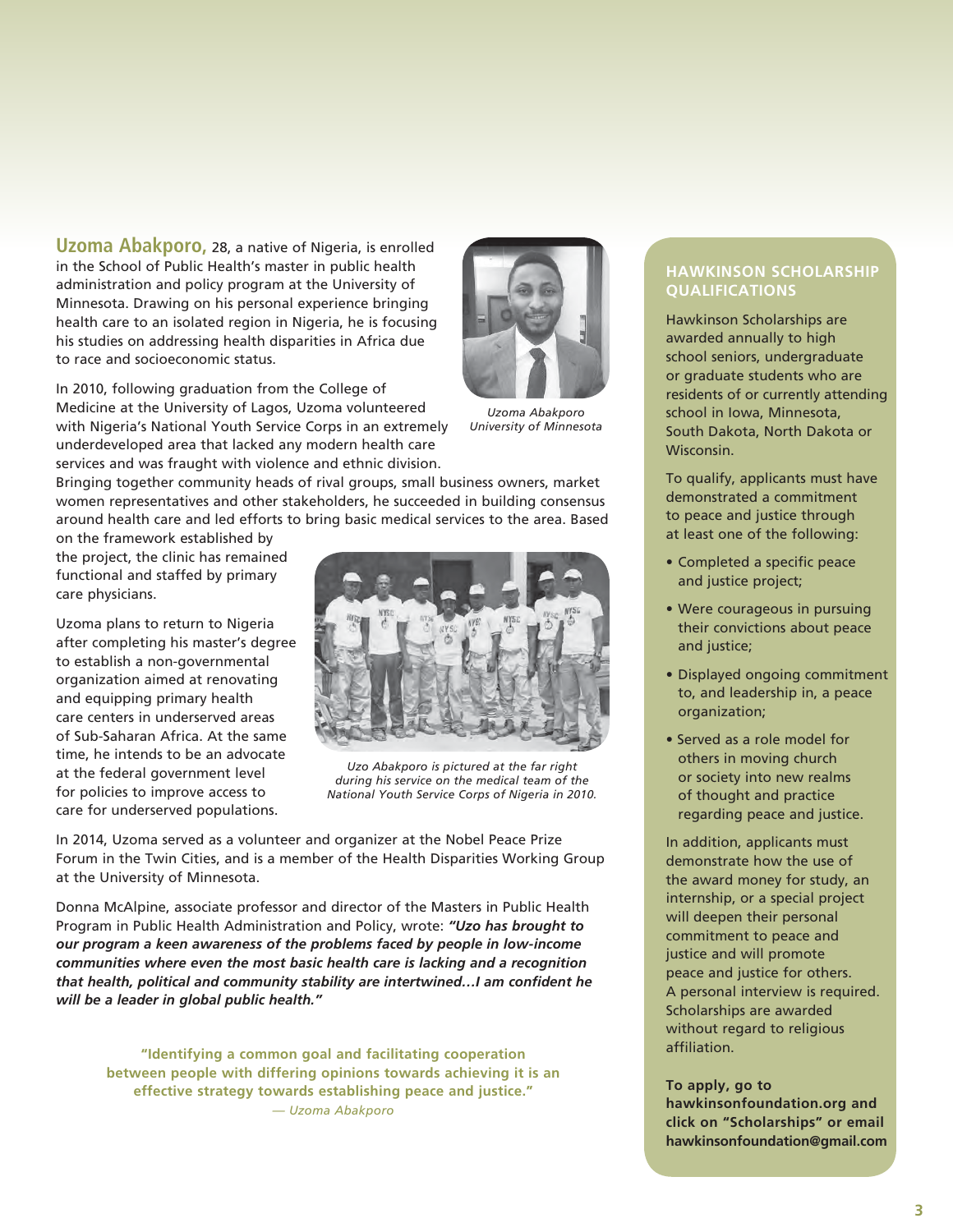

*Scott DeMuth University of Minnesota*

**"The scholarship will help me to pursue C. Wright Mill's goal of translating personal troubles into public issues, and public issues into the terms of their human meaning."**  *— Scott DeMuth*

**Scott DeMuth, 27, is currently a PhD student in the Department of Sociology at the University** of Minnesota, focusing his studies on issues affecting Native Americans, especially the Dakota Communities. He graduated from the University of St. Thomas in 2009 and earned a master's degree in sociology from the University of Minnesota in 2012.

Scott's research interests explore the intersections of law, health and social movements with a particular focus on their implications for social justice for Native American communities as well as broader racial and economic disparities. He is a board member of Oyate Nipi Kte, an organization dedicated to the revitalization of Dakota language and traditional life. Through this organization, he helped develop the Dakota Akicita Teca (New/Young Warriors) Scouting Program, a language and cultural program engaging youth in hands-on learning about Dakota culture.

He has served as an indigenous evaluation consultant for the Ain Dah Yung Center that provides support services to American Indian youth and families in the Twin Cities. He is also developing curriculum for the Dakota language immersion school, the Bdote Learning Center.

Scott's dissertation focuses on the impacts of indigenous language revitalization and social movements for land reclamation, and how these processes have the potential to reduce the high rates of suicide in Native American communities.

David Pellow, Don A. Martindale professor of sociology at the University of Minnesota, wrote: *"Scott has abundant experience with activism in Native communities that he will draw from as he continues to do his research and community work. I am confident he will produce results that are of high scholarly and public value."*



*Scott, at left, pictured here with a teen enrolled in the Akicita Teca Scouting program, helped develop the program, which engages youth in hands-on learning about Dakota culture.*



*Marie Garza Metropolitan State University*

**Marie Garza,** 34, a community activist in West St. Paul and Maplewood, MN, hopes to become a police officer and one day run for public office. She earned an A.S. degree in criminal justice/law enforcement at Century College in White Bear Lake, and plans to use her scholarship to earn a bachelor's degree in criminal justice at Metropolitan State University.

Marie characterizes her whole life as a struggle for peace and justice. She grew up in a household with domestic violence, poverty and illiteracy, and draws on those experiences in her efforts to promote greater cooperation and understanding between the Latino community and law enforcement in addressing domestic violence.

As a single mother, she joined the West Side Safety Council, helping neighbors navigate the criminal justice system. She created Liz's Daughter, a nonprofit organization that provides ongoing domestic violence awareness, prevention and education in the Twin Cities. A focal point is its Brides March Against Domestic Violence (inspired by a woman murdered on her wedding day) that goes to the Minnesota capitol each year as an active protest against domestic violence. She worked for the passage of the Crittenden/Schneider law to establish a domestic violence offender registry (named in memory of two police officers killed while responding to domestic disturbance calls) and serves on the DFL Latino Caucus, directing resolutions and endorsements that help move forward both native and immigrant Latino communities.

Jill Garcia, a Latino leader and former member of the Minnesota House of Representatives, wrote: *"Marie is passionate about justice in all its forms. Her personal experience with poverty, racism and violence drives her goal to impact the lives of young Latinos in ending these problems."*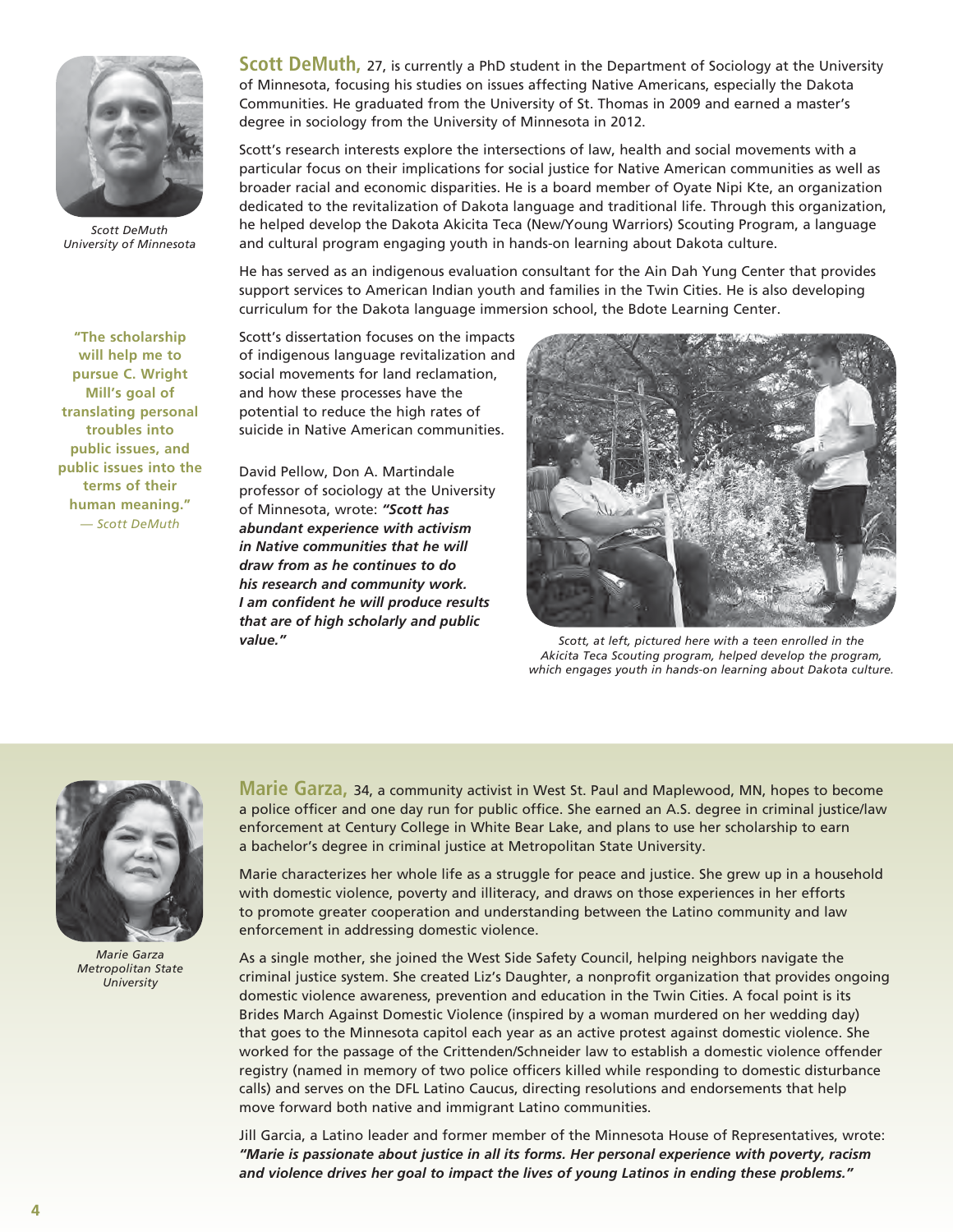

*Atlese Robinson Augsburg College*

**Atlese Robinson,** 21, is a senior at Augsburg College, where she is majoring in theater. A playwright, poet, and educator, Atlese describes herself as "a young artist who is a product of triumph," using personal experiences as a starting point to bring awareness to the oppressions she and others face. Her artistic background includes the Penumbra Theatre's Summer Institute and the St. Paul Central High School's Central Touring Theater. During high school, she wrote a poem highlighting racial inequalities within the school system and, with others, performed the poem for groups of teachers and administration in the St. Paul Public Schools.

At Augsburg, she has served as arts and entertainment editor of *The Echo* newspaper, and regularly contributes thought-provoking articles and editorials to all sections of the newspaper. She has performed her original spoken word as part of Augsburg's Dr. Martin Luther King, Jr. Convocation.

On campus, she is a core volunteer at Campus Cupboard, a food shelf for Augsburg students, and is a voice for students facing issues of hunger and homelessness. She is active in Augsburg's Pan-Afrikan Student Union and LGBTQIA student services.

Sarah Meyers, assistance professor of theater arts at Augsburg College, wrote: *"In everything she does, Atlese is committed to public discourse about issues that are pressing in our world and passionate about fighting injustices based on gender, sexuality, race, religion and class. She is a brilliant, generous, passionate activist who deserves to be recognized for her incredible commitment to peace and justice."*

**"(Part of) this award will be used to help me get a step closer to my first professional reading of my first one-act play that examines the present oppressive ideologies that have caused the disproportionate amount of rape and sexual abuse of people of certain genders and sexual identities."**  *— Atlese Robinson*



*Altese performed an original spoken word at the Martin Luther Convocation at Augsburg College.*



*Honoring her late mother, Marie started Liz's Daughter, a nonprofit that sponsors an annual Brides March Against Domestic Violence at the state capitol. Marie is pictured at far left at the podium. Police and peace officers also attend the event.*

**"Having received this scholarship has given me the opportunity to turn my dream into a reality. I am committed to bring attention and awareness to domestic violence and other injustices in my community. The Hawkinson Foundation has provided me with the support and encouragement that I need to keep doing the work I was meant to do"** *— Marie Garza*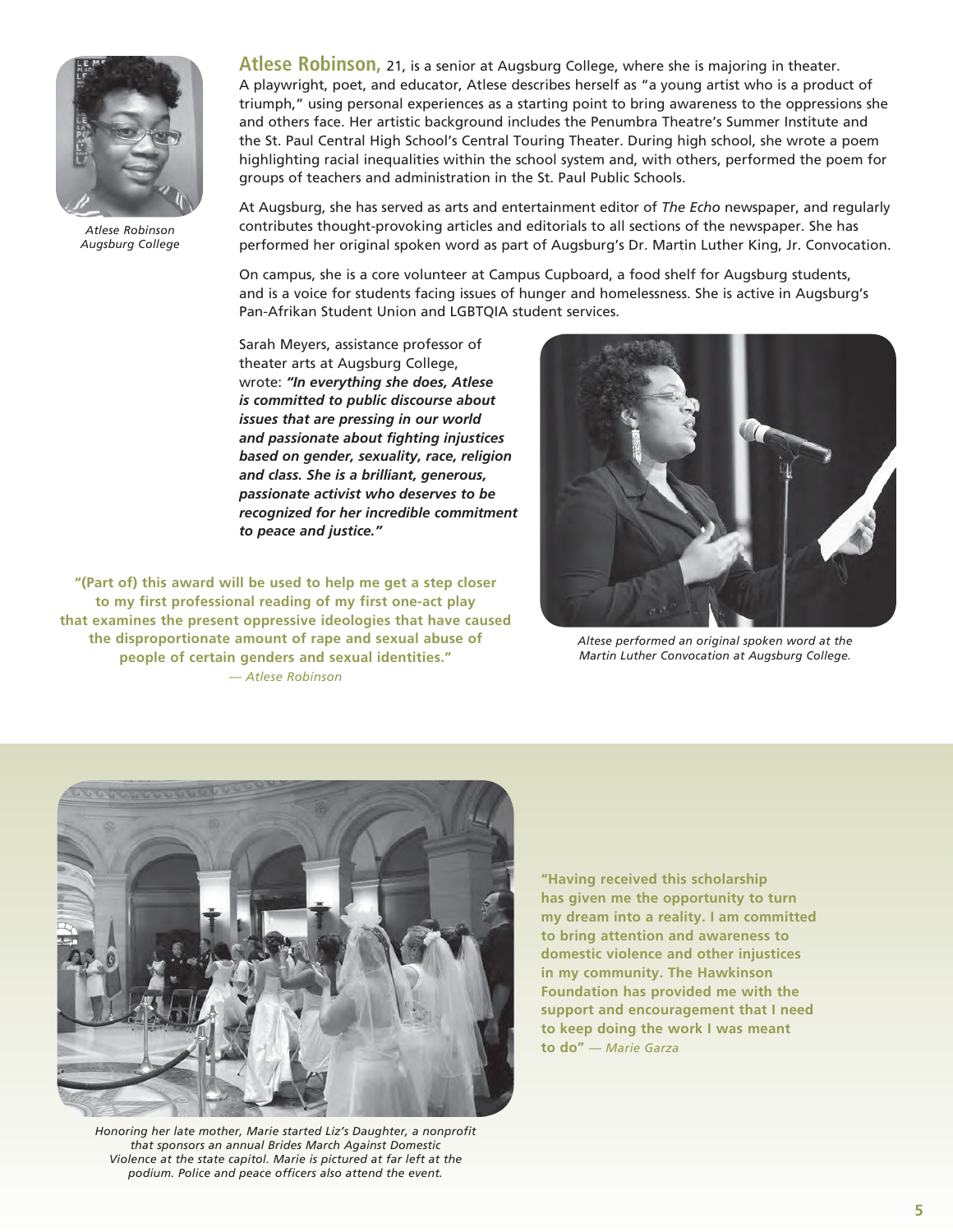## *2014 Hawkinson Honorary Award*

**Mel Duncan: co-founder of the Nonviolent Peaceforce, on behalf of its nonviolent civilian protectors.**





*Mel Duncan*

*"Behind Mel's cherubic face and beneficent visage lies the brain of an organizational genius, and countless thousands of lives are better because of his efforts for peace."* 

*– Arvid "Bud" Dixen, a 2008 Honorary Award recipient who nominated Duncan for this year's honor.*

**Selected annually, the Hawkinson Foundation lonorar**y **is given to an individual or individuals who have made a long and significant contribution to the causes of peace and social justice.** 

**For a list of previous Honorary Award recipients and for more information on the award, please go to hawkinsonfoundation.org.**

A native of Iowa, Mel Duncan grew up in a family that valued hard work, education and giving back to the community. His first job was selling sweet corn – at age 5 – and every penny he earned over the years that followed went towards college. He enrolled at Macalester College in 1968 in the midst of the Vietnam War and became drawn to organizing and advocacy on a number of social issues. After studying the nonviolence of Jesus and Gandhi in college, he resigned from the Selective Service System and returned his draft card.

While working at a center for people with disabilities in the years after college, he helped organize Advocating Change Together, the first self-advocacy group in the U.S. for people with developmental disabilities. He went on to serve as executive director of the Minnesota Jobs for Peace Campaign. In 1987, with future Sen. Paul Wellstone, he co-founded the Minnesota Alliance for Progressive Action (which later merged to become TakeAction) to work on economic and social justice, the environment and human rights. In the early 1980s, he volunteered as a peacekeeper on the border of Nicaragua during the Contra war. He also helped organize Wellstone's 1990 senate campaign.

As a Bush Foundation Fellow in 1997-98, Duncan studied grassroots organizing and spirituality at the Center for Creation-Centered Spirituality in Oakland, CA, where he began to develop his vision of a global peaceforce. Working with like-minded co-founder David Hartsough, they inaugurated the Nonviolent Peaceforce (NP) in 2002, and soon sent the first peaceforce to Sri Lanka, site of a 20-year civil war.

*"I accept this award on behalf of our peacekeepers, who are living and working in violent and challenging situations. It is they who need to be honored."*

*– Mel Duncan*

Since then, the organization has conducted civilian protection operations in Sri Lanka, the Philippines, Guatemala, the South Caucasus and South Sudan. They currently have over 200 people in the field from 25 countries. In 2007, NP was granted Special Consultative Status to the Economic and Social Council of the United Nations. Today, Duncan serves as NP's director for advocacy and outreach, focusing his attention on advancing unarmed civilian protection initiatives at the United Nations.

Duncan has received the 2006 Distinguished Citizen Award from Macalester College and the 2007



*Mel connects with Nonviolent Peaceforce partners in Mindanao in the Philippines.*

Pfeffer International Peace Prize from the Fellowship of Reconciliation. In 2008 he was named one of "50 Visionaries Who Are Changing Your World" by *Utne Reader*.

Duncan and his wife, Georgia, have eight children and live in St. Paul.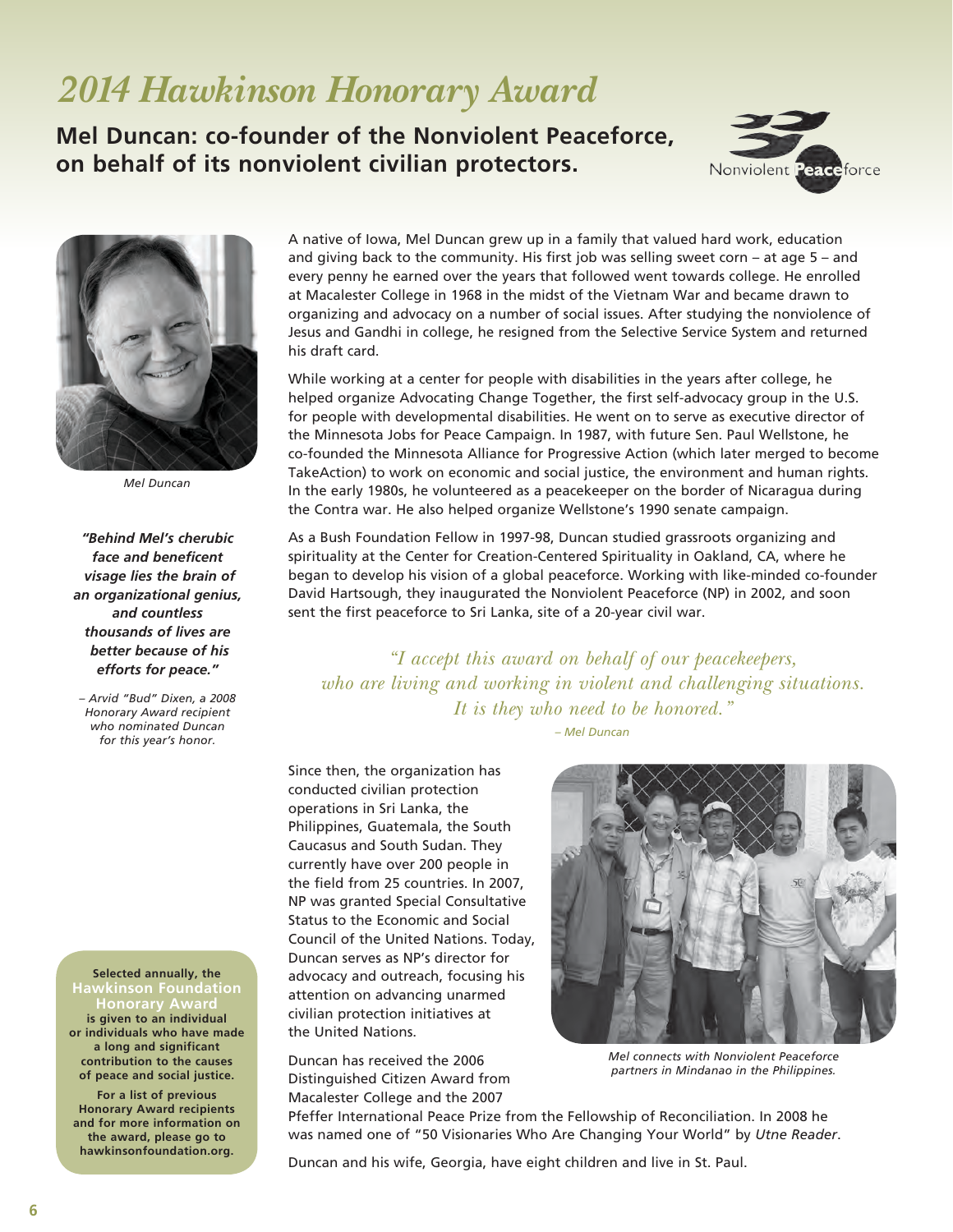### 2013-14 Donors to the Hawkinson Foundation for Peace & Justice

**We extend our sincerest appreciation to the following individuals for their generous support of the Hawkinson Foundation and its efforts to honor and encourage area peacemakers. We apologize for any errors or omissions that may have inadvertently occurred. Please report them by calling 612-331-8125.**

#### **INDIVIDUALS**

Duane Addison David Anderson Sophie Anderson Tim Anderson Michael Andregg Beth Bennington Bill Berneking Michael Bettendorf Daryl Bosma Norma Jean Bosma Marie Braun Kathryn Brewer Betsy Brown Christina Cappy Cole Carlson E. Jerome Carlson J. Martin Carlson John Carlson Carrie Carroll WinstonCavert Kathryn Christenson Steve Clemens Allen Corcoran Roger Cuthbertson Helmut Diefenthal Arvid Dixen Lois Eid Don Ekstrom Lowell Erdahl Ruthena Fink Bonita Fong Mercedes Gallego Rhoda Gilman Dan Guenthner Beverly Gustafson Mary Halvorson Ruth Halvorson Marianne Hamilton

Bernice Hanson Paul Harrington James Hart Bruce Hawkinson Karin Hawkinson Keith Hawkinson Judy Helgen Lu Ann Hennings Cynthia Hill Eric Hucke Marjorie Huseth William Ingman Don Irish Stan Jacobson Suzanne Jebe Allison Johnson Ava Dale Johnson Douglas Johnson Phyllis Kahn David Kleppe Elina Kolstad Eugene Krauss Steven Larson Joanna P. Lees David Logsdon Charles Lutz Rahsaan Mahadeo Kathy Malmberg John Marty Kathy Masche-Millington Ken Masters Brigid McDonald Jane McDonald Kate McDonald Paul Metcalf Judy Miner Bjorn Monson Luann Muller



Thomas Mundahl Randy Nelson Michiko Nielsen Rebecca Ninke Jared Oasheim Mary Lou Ott Joseph Palen Louise Pardee Audrey Peterson Veloris Peterson William Pore June Prange Jane Ranum Alan Raymond Martha Raymond William Rottschaefer Kathleen Ruona Betty Schlotthauer Joe Schwartzberg Janice Scofield James Siefkes Jon Siess Danalee Simon Madeline Simon Lee Snook

Judy Solmonson Ted Springer Diane Steen-Hinderlie Jean Stilwell Dale L. Stuepfert Judy Stuthman Tami Swiggum Charles Taylor Mariann Tiblin Kathryn Vilendrer Carol Walker Stephanie Weiss Patrick Welle Richard Westby Roy Wolff

### **ORGANIZATIONS AND BUSINESSES**

Ameriprise Financial Grace University Lutheran Church John P. & Eleanor R. Yackel Foundation Tamarack Habilitation Technologies, Inc. Thrivent Choice